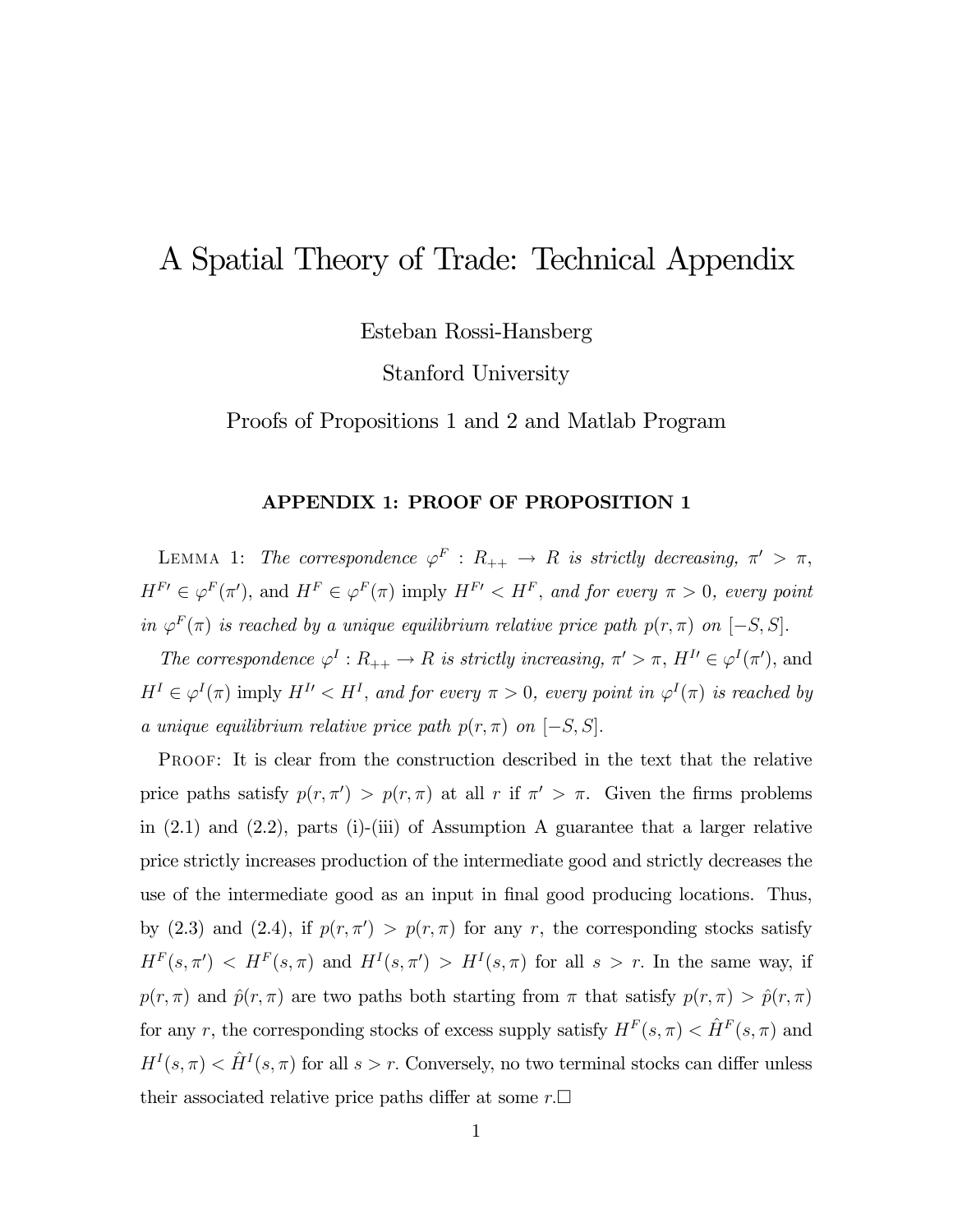LEMMA 2: For all  $\pi$ , if  $a, b \in \varphi^F(\pi)$  and  $a < b$ , then there is a point  $c \in \varphi^F(\pi)$ with  $a < c < b$ . For all  $\pi$ , if  $a', b' \in \varphi^{I}(\pi)$  and  $a' > b'$ , then there is a point  $c' \in \varphi^{I}(\pi)$ with  $a' > c' > b'$ 

PROOF: By Lemma 1, there are distinct relative price paths,  $p_a(r)$  and  $p_b(r)$ , say, that reach a and b for the final good and  $a'$  and b' for the intermediate good, with  $p_a(-S) = p_b(-S) = \pi$ . Since  $a \neq b$ , these paths must diverge at some point, which is to say that there is a point  $r_1$  such that  $p_a(r) = p_b(r)$  for  $r \in [-S, r_1]$  and  $p_a(r) >$  $p_b(r)$  for  $r \in (r_1, S]$ . At this point  $r_1$ , the corresponding values of the state variables implied by these two paths are  $H_a^F(r_1, \pi) = H_b^F(r_1, \pi) = H_a^I(r_1, \pi) = H_b^I(r_1, \pi) = 0$ and the relative prices satisfy  $p_a(r_1) = p_b(r_1) = p_m(r_1)$ . To the right of  $r_1$ , there are several ways in which  $p_a(r)$  and  $p_b(r)$  can diverge. We consider each in turn.

Suppose  $p_a(r)$  begins to grow at the rate  $\kappa^F + \kappa^I$ , while  $p_b(r)$  begins to decline at the rate  $\kappa^F + \kappa^I$ . Then define the path  $p_c(r)$  by  $p_c(r) = p_a(r)$  for  $r \in [-S, r_1]$ ,  $p_c(r) = p_m(r)$  for  $r \in (r_1, r_1 + \varepsilon]$ , and  $p_c(r) = p_m(r_1 + \varepsilon)e^{(\kappa F + \kappa I)(r - r_1 - \varepsilon)}$  to the right of  $r_1 + \varepsilon$ , where  $\varepsilon > 0$  is chosen small enough so that  $p_m(r)$  satisfies  $(2.11)$  on  $(r_1, r_1 + \varepsilon]$ . Assume that the path  $p_c(r)$  is then continued as described in the text. Then the terminal stock of excess supply of the final good  $c$  associated with the relative price path  $p_c(r)$  is between a and b, and since  $p_c(-S) = \pi$ ,  $c \in \varphi^F(\pi)$  as was to be shown. Similarly, the terminal stock of excess supply of the intermediate good  $c'$  associated with  $p_c(r)$  is between a' and b', and so  $c' \in \varphi^I(\pi)$ .

Suppose instead that  $p_a(r)$  begins to grow at the rate  $\kappa^F + \kappa^I$  while  $p_b(r) = p_m(r)$ for  $r \in (r_1, r_1 + \varepsilon]$ , for some  $\varepsilon > 0$ , chosen as above. Then let  $p_c(r) = p_b(r)$  for  $r \in [-S, r_1 + \varepsilon/2]$  and  $p_c(r) = p_m(r_1 + \varepsilon/2)e^{(\kappa^F + \kappa^I)(r - r_1 - \varepsilon/2)}$  to the right of  $r_1 + \varepsilon/2$ . Continue this path as described above. Then the terminal stock of excess supply of the final good c associated with  $p_c(r)$  is between a and b, and  $c \in \varphi^F(\pi)$ . Similarly, the terminal stock of excess supply of the intermediate good  $c'$  associated with  $p_c(r)$ is between  $a'$  and  $b'$ , and so  $c' \in \varphi^I(\pi)$ .

The final possibility, that  $p_a(r) = p_m(r)$  for  $r \in (r_1, r_1 + \varepsilon]$  while  $p_b(r)$  begins to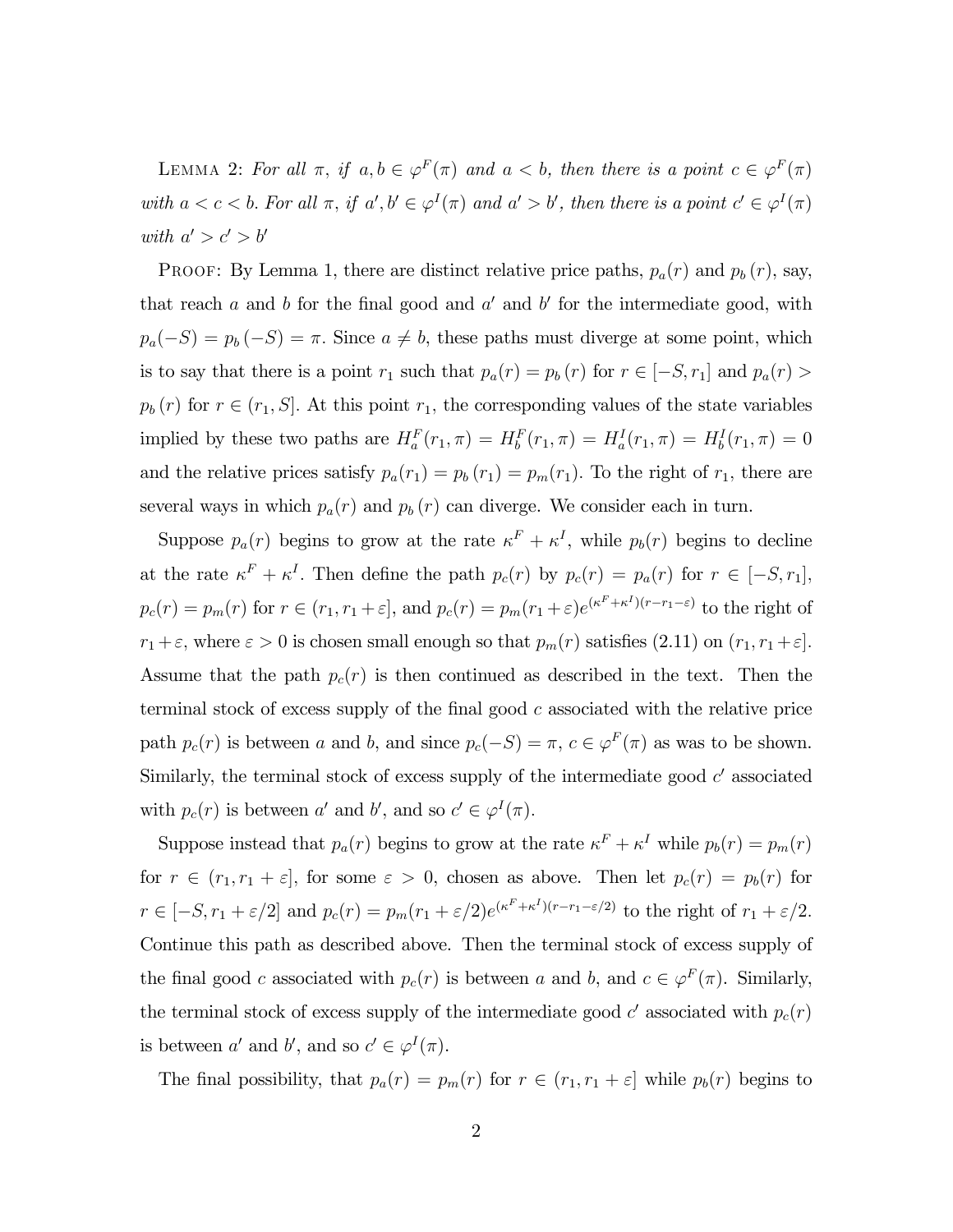decline at the rate  $\kappa^F + \kappa^I$ , can be treated in the same way. $\Box$ 

LEMMA 3: For all  $\pi, \varphi^F(\pi)$  and  $\varphi^I(\pi)$  are closed.

PROOF: We show that  $\{a_n\} \in \varphi^F(\pi)$  and  $a_n \to \bar{a}$  imply  $\bar{a} \in \varphi^F(\pi)$ . If there is some N such that  $n \geq N$  implies  $a_n = \bar{a}$ , then  $a_n \in \varphi^F(\pi)$  implies  $\bar{a} \in \varphi^F(\pi)$ . Then without loss of generality we can take  $a_n \neq a_m$  for  $n \neq m$ .

Since  $a_n \in \varphi^F(\pi)$  for all n, the relative price functions  $p_{a_n}(r)$  and  $p_{a_{n+1}}(r)$  associated with  $a_n$  and  $a_{n+1}$  must be identical on an interval  $[-S, r_n]$  and different on  $(r_n, S]$ , where  $r_n$  has the properties  $H_n^F(r_n, \pi) = 0$  and  $p_{a_n}(r_n) = p_m(r_n)$ . Since the sequence  ${r_n}$  so defined lies in the compact  $[-S, S]$ , it has a subsequence converging to a point  $\bar{r} \in [-S, S].$ 

All of the relative price paths  $p_{a_n}(r)$  depart from the mixed path, either growing or declining at the rate  $\kappa^F + \kappa^I$ . One of these two possibilities must occur infinitely often. To be specific, we take this to be growth at the rate  $\kappa^F + \kappa^I$ . Thus we can choose a subsequence of  $\{a_n\}$  with associated relative price paths  $\{p_{a_n}(r)\}\$  and departure locations  $\{r_n\}$  such that  $r_n \to \bar{r}$  and such that every  $p_{a_n}(r)$  departs from the mixed path at  $r_n$  by growing at the rate  $\kappa^F + \kappa^I$ . We can take  $\{a_n\}$  to be this subsequence.

Now we define the relative price path  $p(r)$  by  $p(r) = \lim_{n\to\infty} p_{a_n}(r)$  for  $r \in$  $[-S,\bar{r}), p(r) = p_m(\bar{r}),$  and  $p(r) = p_m(\bar{r})e^{(\kappa F + \kappa I)(r - \bar{r})}$  to the right of  $\bar{r}$ . Let  $\hat{a}$  be the terminal stock of excess supply of the final good associated with the path  $p(r)$ . Since  $p(-S) = \lim_{n \to \infty} p_{a_n}(-S) = \pi$ ,  $\hat{a} \in \varphi^F(\pi)$ . We have constructed  $p(r)$  in such a way that  $a_n \to \hat{a}$ . Hence  $\bar{a} = \hat{a}$ , which implies  $\bar{a} \in \varphi^F(\pi)$ . The same argument holds to show that  $\varphi^I(\pi)$  is closed. $\Box$ 

LEMMA 4: For all  $\pi, \varphi^F(\pi)$  and  $\varphi^I(\pi)$  are convex.

PROOF: Suppose  $a, b \in \varphi^F(\pi)$  and  $a < c < b$ . By Lemma 2, we can construct a monotonic sequence  $\{a_n\}$  of points in  $\varphi^F(\pi)$ , either increasing toward c or decreasing toward c. Considering the first case only, suppose the limit of any such increasing sequences is less than or equal to a point  $d < c$ . By Lemma 3,  $d \in \varphi^F(\pi)$ . But then by Lemma 2 there is a point  $e \in \varphi^F(\pi)$  with  $e > d$ : a contradiction. The same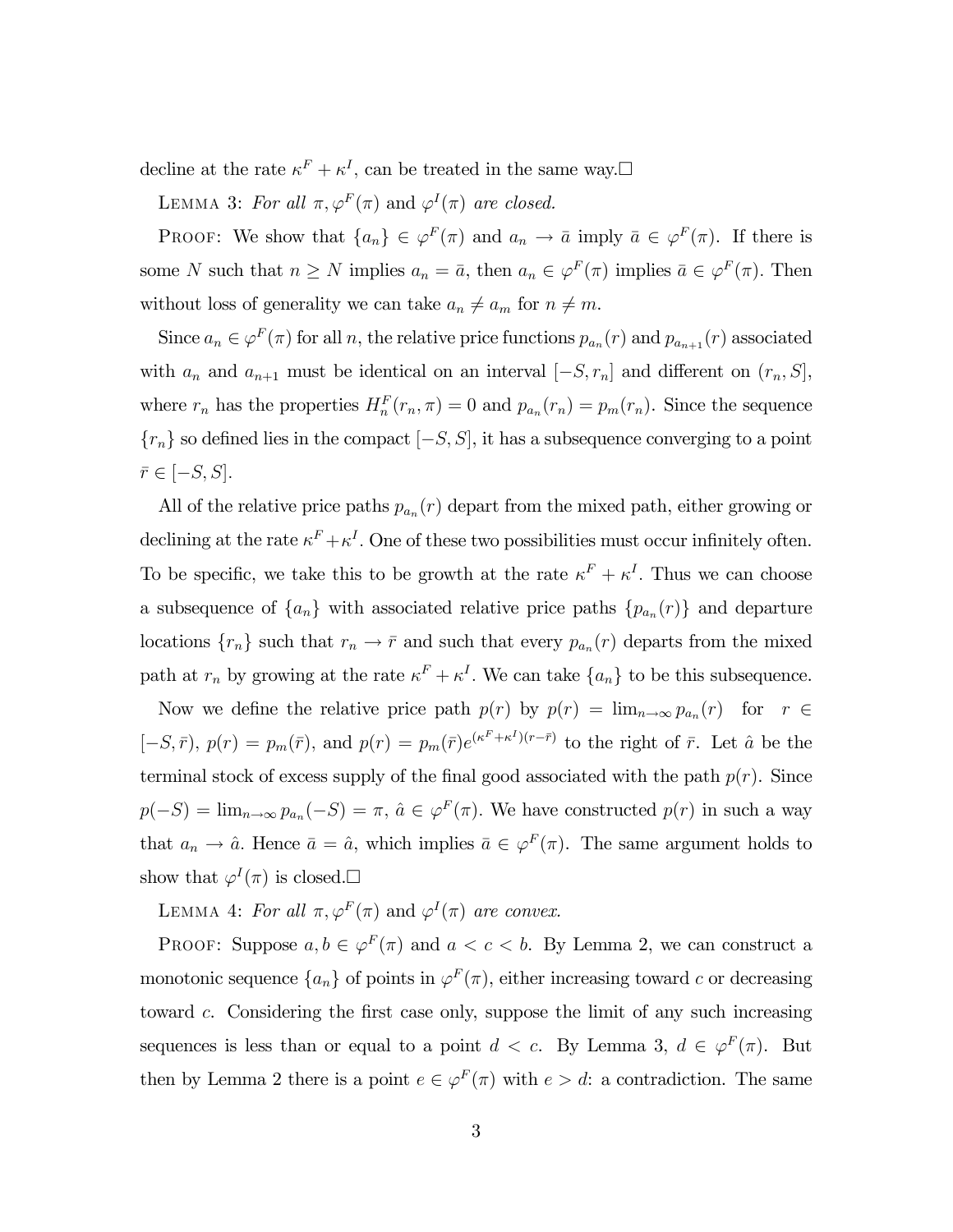arguments can be used to show that  $\varphi^I(\pi)$  is convex. $\Box$ 

LEMMA 5: The correspondences  $\varphi^F$  and  $\varphi^I$  are compact valued and upper-hemicontinuous at all  $\pi > 0$ .

PROOF: The sets  $\varphi^F(\pi)$  are closed by Lemma 3 and each element of  $\varphi^F(\pi)$  is associated with a relative price path contained in the interval  $[\pi e^{-(\kappa^F + \kappa^I)2S}, \pi e^{(\kappa^F + \kappa^I)2S}]$ . Thus  $\varphi^F$  is compact valued. Suppose  $\{\pi_n\}$  is a sequence of positive numbers with  $\pi_n \to \pi > 0$ , and that  $\{a_n\}$  is a sequence of numbers with  $a_n \in \varphi^F(\pi_n)$ . If  $\pi_n = \pi$  for  $n>N$ , for some N, then  ${a_n}$  has a subsequence converging to a point  $a \in \varphi^F(\pi)$  by the compactness of the set  $\varphi^F(\pi)$ . To show that  $\{a_n\}$  has a subsequence converging to a point  $a \in \varphi^F(\pi)$  for all sequences  $\{\pi_n\}$ , then, we need only show that on the intervals on the interior of which  $\varphi^F(\pi)$  is a function, it is continuous.

By Lemma 1, each point  $a_n$  is reached by a distinct relative price path  $p(r, \pi_n)$ , and by the construction above it is clear that  $\pi_n \to \pi$  implies  $p(r, \pi_n) \to p(r, \pi)$  for all r. If  $\varphi^F(\pi)$  is a singleton, then the path  $p(r,\pi)$  is uniquely defined by Lemma 1. If  $\varphi^F(\pi)$  is not a singleton then it is an interval, and we take the path  $p(r, \pi)$  to be the uniquely defined path that reaches the appropriate endpoint  $a \in \varphi^F(\pi)$ . The continuity of the relative price paths then ensures that  $\pi_n \to \pi$  implies  $H^F(S, \pi_n) \to H^F(S, \pi)$ , or that  $a_n \to a$ . The same argument applies to show that  $\varphi^I$  is compact valued and upper-hemicontinuous. $\Box$ 

PROOF OF PROPOSITION 1: The correspondence  $\varphi^F$  satisfies  $\varphi^F(\pi) > 0$  if  $\pi$  is close enough to 0, and  $\varphi^F(\pi) < 0$  if  $\pi$  is large enough. It is upper-hemicontinuous, convex valued, and strictly decreasing in the sense of Lemma 1. Hence there is a unique  $\pi^*$  such that  $0 \in \varphi^F(\pi^*)$ . By Lemma 1, there is a unique relative price path that reaches the terminal stock of excess supply of the final good 0 from  $\pi^*$ . We have shown that a unique allocation satisfying  $(i)-(v)$  is consistent with a given relative price path. The same argument can be made for  $\varphi^I$ , so there is a unique relative price  $\pi^{**}$  such that  $0 \in \varphi^I(\pi^{**})$ , and a unique relative price path that reaches the terminal stock of excess supply of the intermediate good 0 from  $\pi^{**}$ . Condition (2.10) together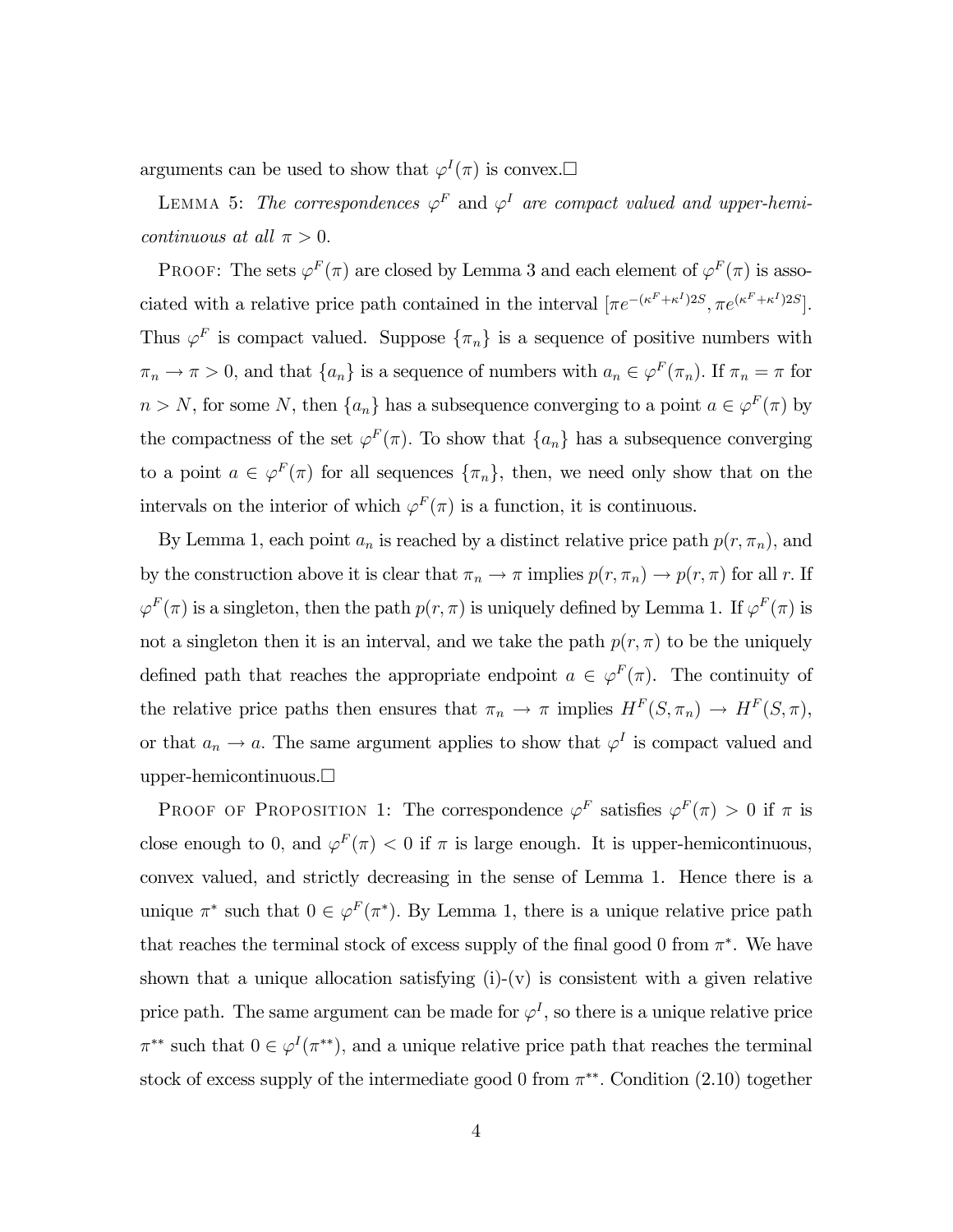with Lemma 1 implies that both relative price path are the same and so  $\pi^* = \pi^{**}$ . $\Box$ 

## APPENDIX 2: PROOF OF PROPOSITION 2

LEMMA 6:  $T^F: M_+ \times M_+ \to M_+$ . and  $T^I: M_+ \times M_+ \to M_+$ .

PROOF: The function  $e^{-\delta|r-s|}$  is continuous in r, so  $T^F(z^F, z^I)$  and  $T^I(z^F, z^I)$  are continuous. It is non-negative, because the functions  $\theta(\cdot; z^F, z^I)$ ,  $n^F(\cdot; z^F, z^I)$  and  $n^I(\cdot; z^F, z^I)$  are non-negative.  $\Box$ 

LEMMA 7: For each r,  $p(r; z<sup>I</sup>, z<sup>F</sup>)$  is continuous in  $z<sup>I</sup>$  and  $z<sup>F</sup>$ .

PROOF:  $z<sup>F</sup>$  and  $z<sup>I</sup>$  determine the relative price path through the mixed path relative price function  $p_m(r) \equiv \hat{p}_m(z^F(r), z^I(r))$  only. If a sequence  $\{z_n^F\}$  converges to  $z^F$ in the sup norm, the sequence  $\{\hat{p}_m(z_n^F(r), z^I(r))\}$  will converge to  $\hat{p}_m(z^F(r), z^I(r))$  in this norm, too, since the function  $\hat{p}_m(z^F, z^I)$ , as are all the functions  $x^F, x^I, n^F, n^I, c^I$ , is continuous. Then we follow a construction of a relative price path from a given initial  $\pi$ . The same exponentials are followed, and their meeting times with the mixed path vary continuously with  $z^F$  and  $z^I$ . Hence, the implied stocks  $H^F(r, \pi; z^F, z^I)$  and  $H^I(r, \pi; z^F, z^I)$  vary continuously with  $z^F$  and  $z^I$ . The next argument that shows how these results in a continuous relative price function is made for the case of  $z<sup>F</sup>$  both a parallel argument applies for the case of  $z<sup>I</sup>$ .

Suppose that the equilibrium relative price path satisfies  $p(-S) = \pi^*(z^F, z^I)$  where  $\varphi^F(\pi^*(z^F, z^I))$  is a singleton. By Lemmas 1 and 5,  $\varphi^F$  is a continuous and decreasing function for  $\pi$  close to  $\pi^*$ . Since  $\pi^*(z^F, z^I) = {\pi : H^F(S, \pi; z^F, z^I) = 0}$ ,  $\pi^*(z^F, z^I)$  is continuous in  $z^F$ . Then  $p(r; z^F, z^I)$  is piecewise exponential with intercept continuous in  $z<sup>F</sup>$ , and slope sign changes at locations that vary continuously with  $z<sup>F</sup>$ . Hence  $p(r; z<sup>F</sup>)$  is continuous in  $z<sup>F</sup>$ .

Suppose that the equilibrium relative price path satisfies  $p(-S) = \pi^*(z^F, z^I)$  where  $\varphi^F(\pi^*(z^F, z^I))$  is not a singleton and  $0 \in int(\varphi(\pi^*(z^F, z^I)))$ . Assume further that for locations such that  $p(r; z^F, z^I) = \hat{p}_m(z^F(r), z^I(r))$ ,  $\hat{p}_m(z^F(r), z^I(r))$  satisfies the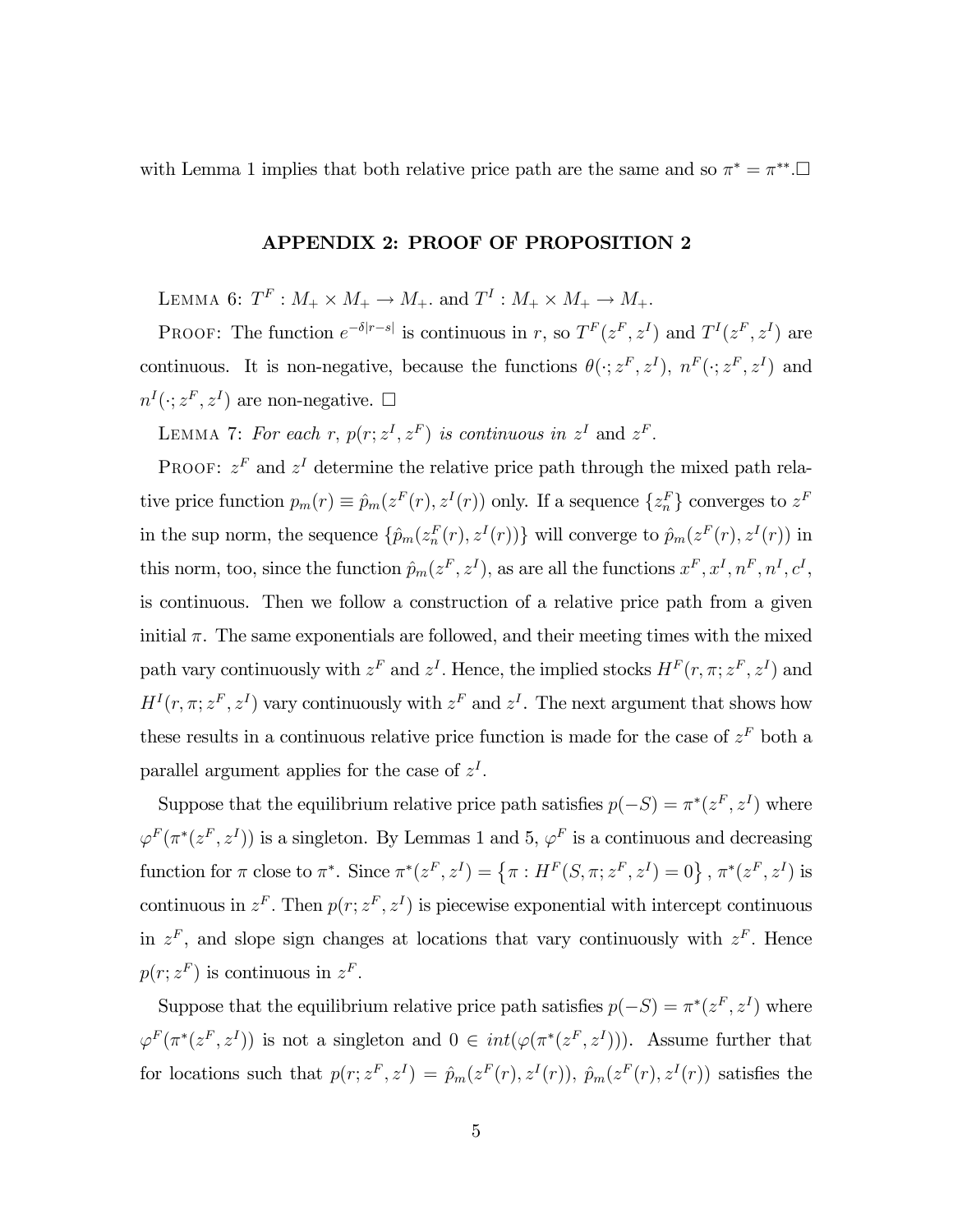relative price arbitrage condition (2.11) with strict inequality. Then there exists an  $r^m(z^F, z^I)$  such that  $H^F(r^m(z^F, z^I), \pi^*(z^F, z^I); z^F, z^I) = 0$  and  $p(r^m(z^F, z^I); z^F, z^I) = 0$  $\hat{p}_m(z^F(r^m), z^I(r^m))$ . Notice that under the above assumptions, for  $\pi$  close enough to  $\pi^*$ ,  $H^F(r, \pi; z^F, z^I)$  is continuous in  $z^F, z^I$ , and  $H^F(r, \pi; z^F, z^I) = 0$  defines  $\pi$ as a continuous function of  $z^F, z^I$ . Hence  $r^m(z^F, z^I)$  and  $\pi^*(z^F, z^I)$  are continuous functions of  $z^F$ .  $\hat{p}_m(z^F, z^I)$  continuous and the argument above then imply that  $p(r; z<sup>F</sup>, z<sup>I</sup>)$  is continuous in  $z<sup>F</sup>$ .

Assume that either  $0 \notin int(\varphi^F(\pi^*(z^F, z^I)))$  but  $0 \in \varphi^F(\pi^*(z^F, z^I))$  or  $\hat{p}_m(z^F(r), z^I(r))$ satisfies condition (2.11) with equality for some location such that  $p(r; z^F, z^I)$  $\hat{p}_m(z^F(r), z^I(r))$ . It was proven in Lemma 5 that if  $\varphi^F(\bar{\pi})$  is not a singleton  $\lim_{\pi\to\bar{\pi}}\varphi^F(\pi)$  $\in \varphi^F(\bar{\pi})$ , where  $\varphi^F(\pi)$  is a singleton for  $\pi$  close enough to  $\bar{\pi}$ . Hence since in this case  $0 \in \lim_{\pi \to \pi^*(z^F, z^I)} \varphi^F(\pi)$ , by both proofs above  $\pi^*(z^F, z^I)$  is continuous in  $z^F$  and so  $p(r; z<sup>F</sup>, z<sup>I</sup>)$  is continuous in  $z<sup>F</sup>$ .

LEMMA 8: The operator  $T^F : M_+ \times M_+ \to M_+$  and  $T^I : M_+ \times M_+ \to M_+$  are continuous with respect to  $z<sup>F</sup>$  and  $z<sup>I</sup>$  in the sup norm  $\|\cdot\|$ .

PROOF: For the continuity of  $T^F$  with respect to  $z^F$ , we need to show that for every  $z^F \in M_+$  and any  $\varepsilon > 0$  there is an  $\eta > 0$  such that  $z^{F'} \in M_+$  and  $||z^F - z^{F'}|| < \eta$ implies  $||T^F(z^F, z^I) - T^F(z^{F\prime}, z^I)|| < \varepsilon$ . For any  $z^F, z^{F\prime} \in M_+$  we have

$$
||T^{F}(z^{F}, z^{I}) - T^{F}(z^{F}, z^{I})||
$$
  
\n
$$
= \left\| \int_{-S}^{S} \delta^{F} e^{-\delta^{F}|r-s|} \hat{n}^{F}(s, p(s; z^{F}, z^{I}); z^{F}) \theta(s; z^{F}, z^{I}) ds - \int_{-S}^{S} \delta^{F} e^{-\delta^{F}|r-s|} \hat{n}^{F}(s, p(s; z^{F}, z^{I}); z^{F}) \theta(s; z^{F}, z^{I}) ds \right\|
$$
  
\n
$$
\leq \left\| \int_{-S}^{S} \delta^{F} e^{-\delta^{F}|r-s|} \hat{n}^{F}(s, p(s; z^{F}, z^{I}); z^{F}) \left[ \theta(s; z^{F}, z^{I}) - \theta(s; z^{F}, z^{I}) \right] ds \right\|
$$
  
\n
$$
+ \left\| \int_{-S}^{S} \delta^{F} e^{-\delta^{F}|r-s|} \left[ \hat{n}^{F}(s, p(s; z^{F}, z^{I}); z^{F}) - \hat{n}^{F}(s, p(s; z^{F}, z^{I}); z^{F}) \right] \theta(s; z^{F}, z^{I}) ds \right\|
$$
  
\n
$$
\leq \int_{-S}^{S} \delta^{F} e^{-\delta^{F}|r-s|} \hat{n}^{F}(s, p(s; z^{F}, z^{I}); z^{F}) \left[ \theta(s; z^{F}, z^{I}) - \theta(s; z^{F}, z^{I}) \right] ds
$$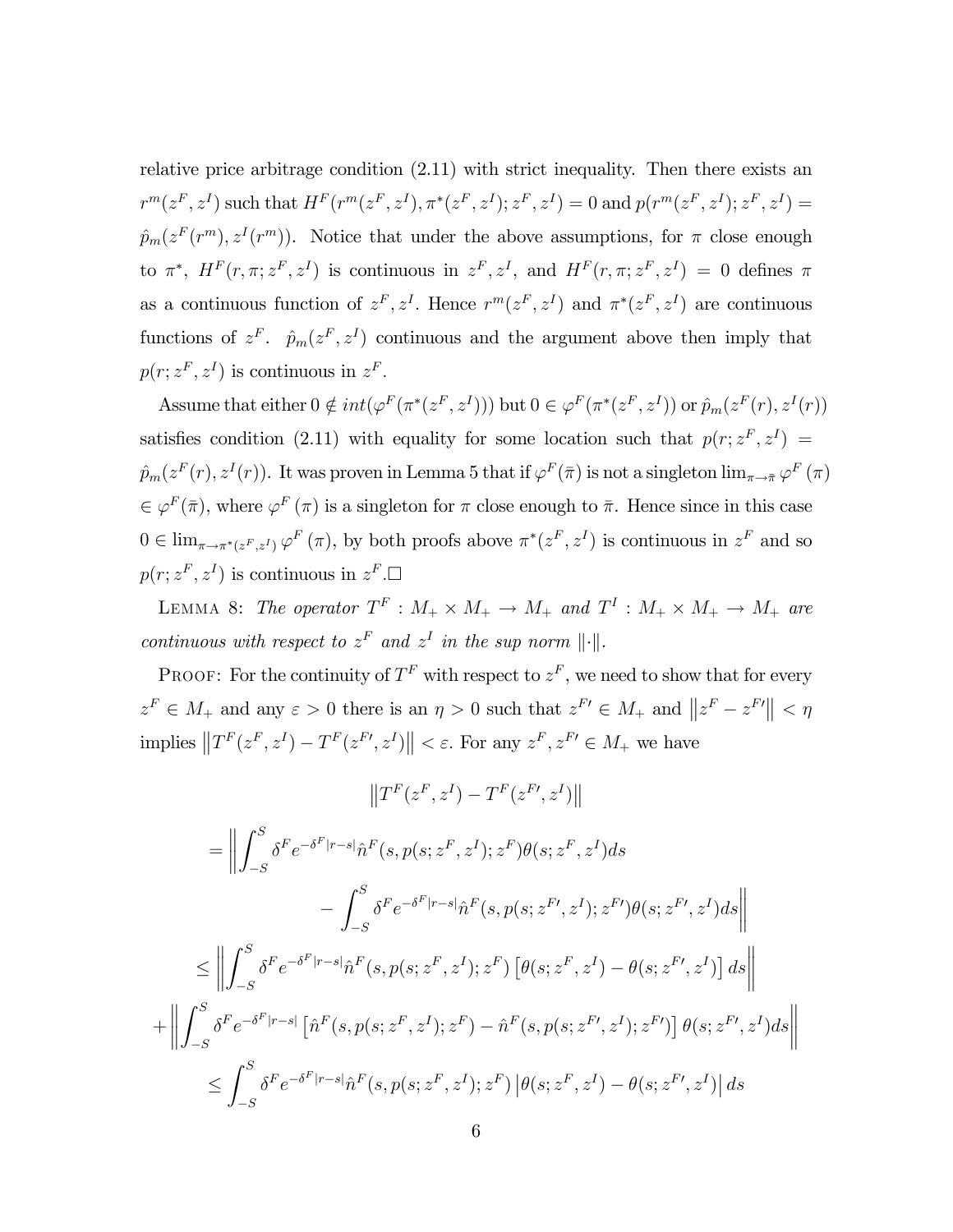$$
+ \int_{-S}^{S} \delta^{F} e^{-\delta^{F}|r-s|} \left| \hat{n}^{F}(s, p(s; z^{F}, z^{I}); z^{F}) - \hat{n}^{F}(s, p(s; z^{F\prime}, z^{I}); z^{F\prime}) \right| \theta(s; z^{F\prime}, z^{I}) ds.
$$

By Lemma 7,  $p(s; \cdot)$  is continuous in  $z^F$  for all  $s \in [-S, S]$ . Since  $\hat{n}^F$  is a continuous function in both arguments, the second term can be made arbitrarily small by choice of  $z^F$  and  $z^{F'}$ .

For the first term, recall that the definition of equilibrium implies that  $\theta(s; z^F, z^I)$ = 1 if  $p_m(s; z^F, z^I) > p(s; z^F, z^I)$ , and  $\theta(s; z^F, z^I) = 0$  if  $p_m(r; z^F, z^I) < p(r; z^F, z^I)$ . When  $p_m(r; z^F, z^I) = p(r; z^F, z^I)$ ,  $\theta(s; z^F, z^I) \in [0, 1]$  varies continuously with  $p_m(\cdot)$ . From Lemma 7, both  $p_m(s; z^F, z^I)$  and  $p(s; z^F, z^I)$  are continuous functions of  $z^F$ . Hence, the points at which  $\theta(\cdot; z^F, z^I)$  jumps are also continuous in  $z^F$ . Since we are integrating over  $s \in [-S, S]$  this implies that the first term can be made arbitrarily small by choice of  $z^F$  and  $z^{F'}$ .

For the continuity of  $T^F$  with respect to  $z^I$ , notice that for any  $z^I, z^{I\prime} \in M_+$  we have that

$$
||T^{F}(z^{F}, z^{I}) - T^{F}(z^{F}, z^{I})||
$$
\n
$$
= \left\| \int_{-S}^{S} \delta^{F} e^{-\delta^{F}|r-s|} \hat{n}^{F}(s, p(s; z^{F}, z^{I}); z^{F}) \theta(s; z^{F}, z^{I}) ds - \int_{-S}^{S} \delta^{F} e^{-\delta^{F}|r-s|} \hat{n}^{F}(s, p(s; z^{F}, z^{I}); z^{F}) \theta(s; z^{F}, z^{I}) ds \right\|
$$
\n
$$
\leq \left\| \int_{-S}^{S} \delta^{F} e^{-\delta^{F}|r-s|} \hat{n}^{F}(s, p(s; z^{F}, z^{I}); z^{F}) \left[ \theta(s; z^{F}, z^{I}) - \theta(s; z^{F}, z^{I}) \right] ds \right\|
$$
\n
$$
+ \left\| \int_{-S}^{S} \delta^{F} e^{-\delta^{F}|r-s|} \left[ \hat{n}^{F}(s, p(s; z^{F}, z^{I}); z^{F}) - \hat{n}^{F}(s, p(s; z^{F}, z^{I}); z^{F}) \right] \theta(s; z^{F}, z^{I}) ds \right\|
$$
\n
$$
\leq \int_{-S}^{S} \delta^{F} e^{-\delta^{F}|r-s|} \hat{n}^{F}(s, p(s; z^{F}, z^{I}); z^{F}) \left[ \theta(s; z^{F}, z^{I}) - \theta(s; z^{F}, z^{I}) \right] ds
$$
\n
$$
+ \int_{-S}^{S} \delta^{F} e^{-\delta^{F}|r-s|} \left| \hat{n}^{F}(s, p(s; z^{F}, z^{I}); z^{F}) - \hat{n}^{F}(s, p(s; z^{F}, z^{I}); z^{F}) \right| \theta(s; z^{F}, z^{I}) ds.
$$

By Lemma 7,  $p(s; \cdot)$  is continuous in  $z<sup>I</sup>$  for all  $s \in [-S, S]$ . Since  $\hat{n}^F$  is a continuous function of the relative price, the second term can be made arbitrarily small by choice of  $z^I$  and  $z^{I'}$ . From Lemma 7, both  $p_m(s; z^F, z^I)$  and  $p(s; z^F, z^I)$  are continuous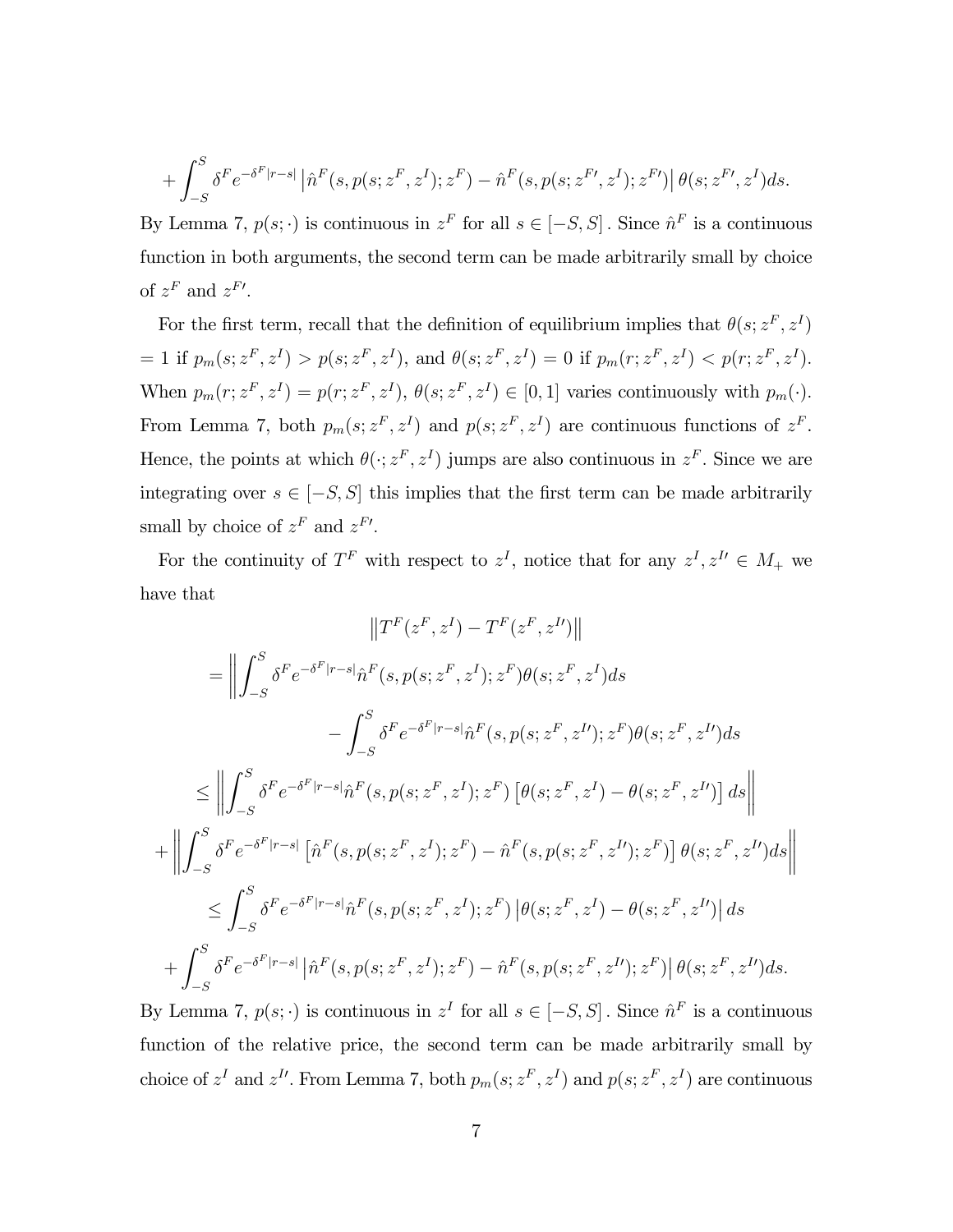functions of  $z^I$ . Hence, the points at which  $\theta(\cdot; z^F, z^I)$  is discontinuous are continuous in  $z^F$ . Since we are integrating over  $s \in [-S, S]$  this implies that the first term can be made arbitrarily small by choice of  $z<sup>I</sup>$  and  $z<sup>I</sup>$ .

The argument to show that  $T<sup>I</sup>$  is continuous in  $z<sup>F</sup>$  and  $z<sup>I</sup>$  parallels the argument above since, under Assumption A,  $\hat{n}^{I}(s, p(s; z^{F}, z^{I}); z^{I})$  is a continuous function in both arguments. $\Box$ 

LEMMA 9: For each r,  $p(r; z^F, z^I)$  is an increasing function of  $z^F$ , in the sense that  $z^{F}(r) \geq z^{F'}(r)$  for all r implies  $p(r; z^{F}, z^{I}) \geq p(r; z^{F'}, z^{I})$  for all r.

For each r,  $p(r; z^F, z^I)$  is a decreasing function of  $z^I$ , in the sense that  $z^I(r) \geq$  $z^{I\prime}(r)$  for all r implies  $p(r; z^F, z^I) \leq p(r; z^F, z^I)$  for all r.

PROOF: The function  $p_m(r; z^F, z^I)$  is increasing in  $z^F$ . This implies that if  $z^{F'}(r) \geq$  $z<sup>F</sup>(r)$  for all r, then for any given  $\pi$ , the associated terminal stocks of excess supply of the final good satisfy  $H^F(S, \pi; z^F, z^I) \leq H^F(S, \pi; z^F, z^I)$ . Since by Lemma 1  $H^F(S, \pi; z^F, z^I)$  is strictly decreasing in  $\pi$ , this implies that  $\pi^*(z^F, z^I) \geq \pi^*(z^{F\prime}, z^I)$ . It follows that  $p(r; z^F, z^I) \geq p(r; z^{F\prime}, z^I)$  for all r.

The function  $p_m(r; z^F, z^I)$  is decreasing in  $z^I$ . This implies that if  $z^{I\prime}(r) \geq z^I(r)$ for all r, then for any given  $\pi$ , the associated terminal stocks of excess supply of the intermediate good satisfy  $H^I(S, \pi; z^F, z^I) \geq H^I(S, \pi; z^F, z^I)$ . Since by Lemma 1  $H<sup>I</sup>(S, \pi; z<sup>F</sup>, z<sup>I</sup>)$  is strictly increasing in  $\pi$ , this implies that  $\pi^*(z<sup>F</sup>, z<sup>I</sup>) \leq \pi^*(z<sup>F</sup>, z<sup>I</sup>).$ It follows that  $p(r; z^F, z^I) \leq p(r; z^{F\prime}, z^I)$  for all  $r.\Box$ 

LEMMA 10: Under Assumption (A) there exists a positive number  $\bar{z}^F$  such that if  $z^F(r) \leq \overline{z}^F$  for all  $r \in [-S, S]$ , then  $T^F(z^F, z^I)(r) \leq \overline{z}^F$  for all  $r \in [-S, S]$ . There also exists a positive number  $\bar{z}^I$  such that if  $z^I(r) \leq \bar{z}^I$  for all  $r \in [-S, S]$ , then  $T^I(z^F, z^I)(r) \leq \overline{z}^I$  for all  $r \in [-S, S]$ .

PROOF: We prove each part of the lemma in turn. For the first part, let  $z<sup>F</sup>$  be any function on  $[-S, S]$  that takes values  $z^F(r) \in [0, \bar{z}^F]$  for some  $\bar{z}^F > 0$  and let  $z<sup>I</sup>$  be any positive and continuous function on  $[-S, S]$ . We find a lower bound for  $p(r; z<sup>F</sup>, z<sup>I</sup>)$  and then an upper bound for  $\hat{n}^F[p(r; z<sup>F</sup>, z<sup>I</sup>), z<sup>F</sup>(r)]$ .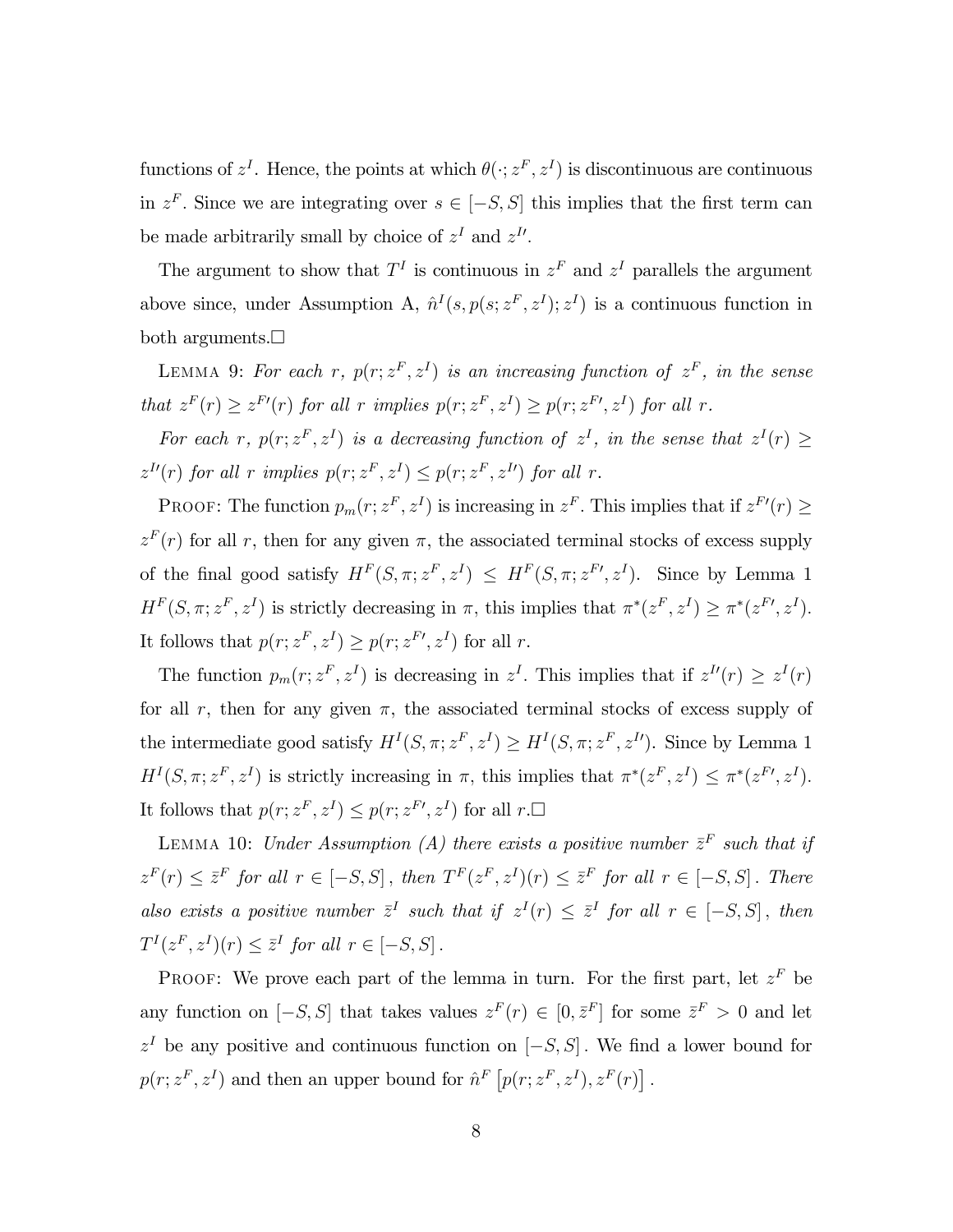By parts (ii) and (iii) of Assumption A and (2.6), the mixed relative price is an increasing function of  $g^F(z^F)$  and a decreasing function of  $g^I(z^I)$ . Hence, since part (iv) of Assumption A guarantees that  $g^I$  is bounded above and  $g^F$  below, we can construct a minimum mixed relative price,  $\underline{p}_m$ . Since in equilibrium the relative price function has to cross the mixed relative price function for some  $r \in [-S, S]$  at least once, we know that for all  $r \in [-S, S]$ ,  $p(r; z^F, z^I) > e^{-(\kappa^F + \kappa^I)2S} \underline{p}_m \equiv \underline{p}$ .

Problem (2.2) and part (ii) of Assumption A imply that  $\hat{n}^F \left[ p(r; z^F, z^I), z^F(r) \right] \leq$  $\hat{n}^F[p, z^F(r)]$  for all  $r \in [-S, S]$ . Since  $z^F(r) \leq \overline{z}^F$  for all r, part (ii) of Assumption A also implies  $\hat{n}^F[p, z^F(r)] \leq \hat{n}^F[p, \bar{z}^F]$  for all  $r \in [-S, S]$ . The shares  $\theta(s; z^F, z^I)$ are bounded by one, and  $\delta^F e^{-\delta^F |r-s|} \in [0, \delta^F]$ . Thus

$$
T^{F}(z^{F}, z^{I})(r) = \int_{-S}^{S} \delta^{F} e^{-\delta^{F}|r-s|} \hat{n}^{F}(s, p(s; z^{F}, z^{I}); z^{F}) \theta(s; z^{F}, z^{I}) ds
$$
  

$$
\leq \delta^{F} \int_{-S}^{S} \hat{n}^{F}(s, p(s; z^{F}, z^{I}); z^{F}) ds
$$
  

$$
\leq \delta^{F} 2S \hat{n}^{F} [\underline{p}, \overline{z}^{F}].
$$

By part (v) of Assumption A,  $\bar{z}^F$  can be chosen so that  $z^F(r) \leq \bar{z}^F$  for all r implies  $\delta^F 2S\hat{n}^F \left[ \underline{p}, \bar{z}^F \right] \leq \bar{z}^F$ . Hence if  $z^F(r) \leq \bar{z}^F$  for all  $r, T^F(z^F, z^I)(r) \leq \bar{z}^F$  for all  $r^1$ .

For the second part of the proof, let  $z<sup>I</sup>$  be any function on  $[-S, S]$  that takes values  $z^{I}(r) \in [0, \bar{z}^{I}]$  for some  $\bar{z}^{I} > 0$  and let  $z^{F}$  be any positive and continuous function on  $[-S, S]$ . This time we have to find an upper bound for  $p(r; z<sup>F</sup>, z<sup>I</sup>)$  and then an upper bound for  $\hat{n}^{I}[p(r;z^{F}, z^{I}), z^{I}(r)]$ .

Construct a maximum mixed relative price,  $\bar{p}_m$ , using the upper bound of  $g^F$  and the lower bound of  $g<sup>I</sup>$ . Since in equilibrium the relative price function has to cross the mixed relative price function for some  $r \in [-S, S]$  at least once, we know that for all  $r \in [-S, S], p(r; z^F, z^I) < e^{(\kappa^F + \kappa^I) 2S} \overline{p}_m \equiv \overline{p}.$ 

Problem (2.1) and part (iii) of Assumption A imply that  $\hat{n}^I$  is increasing in the relative price so  $\hat{n}^{I}[p(r; z^{F}, z^{I}), z^{I}(r)] \leq \hat{n}^{I}[\overline{p}, z^{I}(r)]$  for all  $r \in [-S, S]$ . Since  $z^{I}(r) \leq$ 

<sup>&</sup>lt;sup>1</sup>Notice that it may be the case that  $\bar{z}^F \leq inv[g^F(\bar{z})] \leq \infty$ .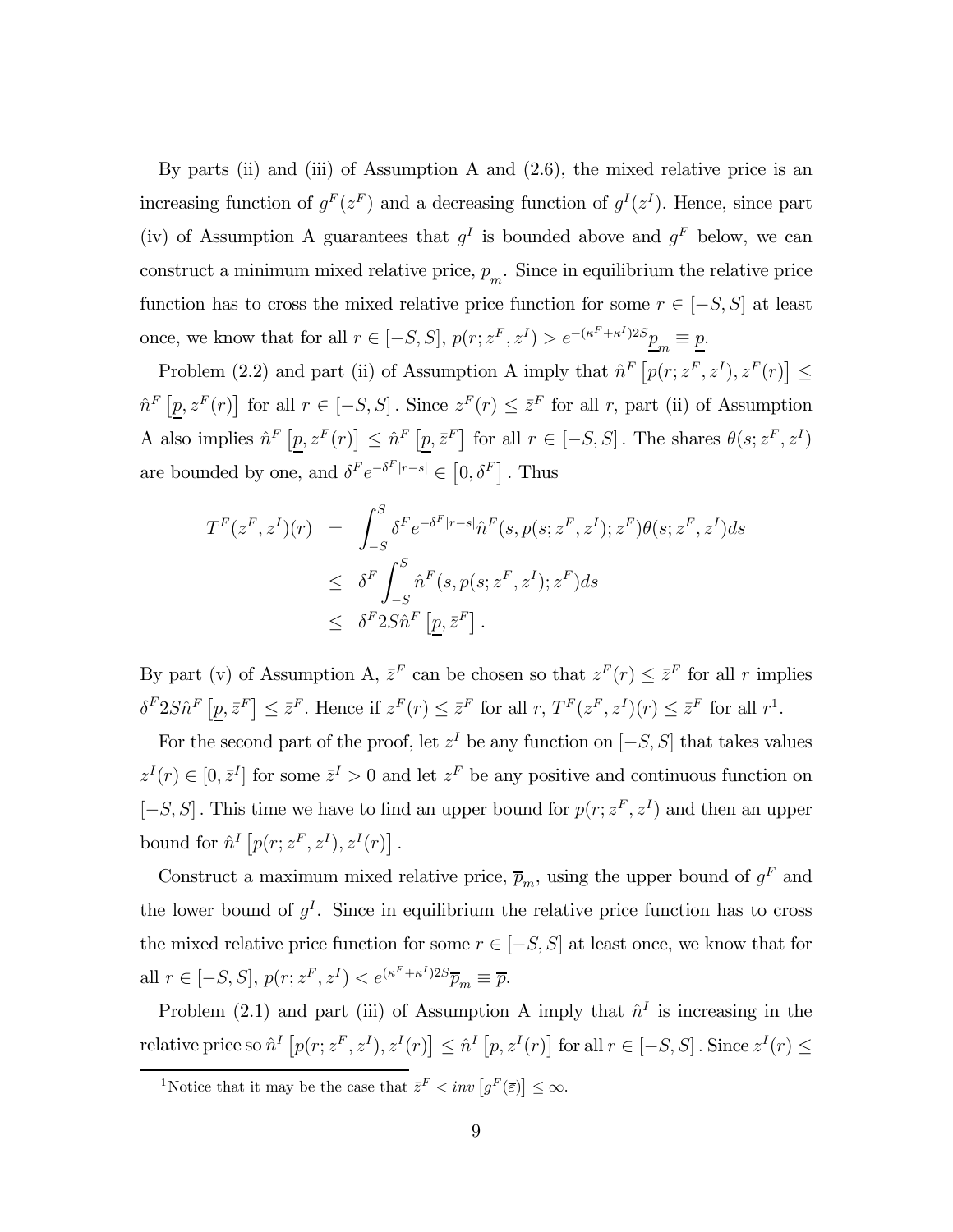$\bar{z}^I$  for all r, part (iii) of Assumption A also implies  $\hat{n}^I\left[\bar{p}, z^I(r)\right] \leq \hat{n}^I\left[\bar{p}, \bar{z}^I\right]$  for all  $r \in$  $[-S, S]$ . The shares  $\theta(s; z^F, z^I)$  are bounded below by zero, and  $\delta^I e^{-\delta^I |r-s|} \in [0, \delta^I]$ . Thus,

$$
TI(zF, zI)(r) = \int_{-S}^{S} \deltaI e^{-\deltaI|r-s|} \hat{n}I(s, p(s; zF, zI); zF)(1 - \theta(s; zF, zI))ds
$$
  

$$
\leq \deltaI \int_{-S}^{S} \hat{n}I(s, p(s; zF, zI); zI)ds
$$
  

$$
\leq \deltaI 2S \hat{n}I [\overline{p}, \overline{z}I].
$$

By part (v) of Assumption A,  $\bar{z}^I$  can be chosen so that  $z^I(r) \leq \bar{z}^I$  for all r implies  $\delta^I 2S \hat{n}^I \left[ \overline{p}, \overline{z}^I \right] \leq \overline{z}^I$ . Hence if  $z^I(r) \leq \overline{z}^I$  for all  $r, T^I (z^F, z^I)(r) \leq \overline{z}^I$  for all  $r^2$ .

LEMMA 11: Given  $z<sup>I</sup>$  the operator  $T<sup>F</sup>$  maps the set of uniformly continuous functions  $z^F : [-S, S] \to [0, \bar{z}^F]$  into itself, and given  $z^F$  the operator  $T^I$  maps the set of uniformly continuous functions  $z^I : [-S, S] \rightarrow [0, \bar{z}^I]$  into itself.

PROOF: By Lemma 6,  $T^F(z^F, z^I)$  is continuous in  $z^F$  and  $T^I(z^F, z^I)$  is continuous in  $z^I$ . Since  $[-S, S]$  is compact, both  $T^F(z^F, z^I)$  and  $T^I(z^F, z^I)$  are uniformly continuous. The result then follows by Lemma  $10.\Box$ 

LEMMA 12: Let  $M^F_+$  be the set of uniformly continuous functions  $z^F: [-S, S] \rightarrow$  $[0, \bar{z}^F]$ . Then  $T^F(M^F_+, z^I)$  is equicontinuous.

PROOF: By Lemma 11, for any  $\varepsilon > 0$  there is an  $\eta_z > 0$  such that  $|r - r'| < \eta_z$ implies  $|z^F(r) - z^{F'}(r)| < \varepsilon$ . Since  $z^F \in [0, \bar{z}^F]$ , we can define  $\bar{\eta} = \inf[\eta_z] > 0$ , where the inequality comes from the fact that the space of functions with compact range and domain is closed in the sup norm. Hence  $T^F(M^F_+, z^I)$  is equicontinuous.  $\Box$ 

PROOF OF PROPOSITION 2: By Lemmas 8 and 12,  $T<sup>F</sup>$  is a continuous operator in  $z^F$  and  $T^F(M_+^F, z^I)$  is equicontinuous. Hence, given  $z^I$ , Schauder's fixed point Theorem guarantees that there exists an operator  $Z^F : M_+ \to M_+^F$  such that  $T^F(Z^Fz^I, z^I)(r) = Z^Fz^I(r)$ . Let  $M^I_+$  be the set of uniformly continuous functions  $z^I : [-S, S] \to [0, \bar{z}^I]$ . Define the operator  $Z^I$  by  $Z^I z^I(r) \equiv T^I (Z^F z^I, z^I)(r)$ . By

<sup>&</sup>lt;sup>2</sup>Again, notice that it may be the case that  $\bar{z}^I \leq inv[g^I(\bar{z})] \leq \infty$ .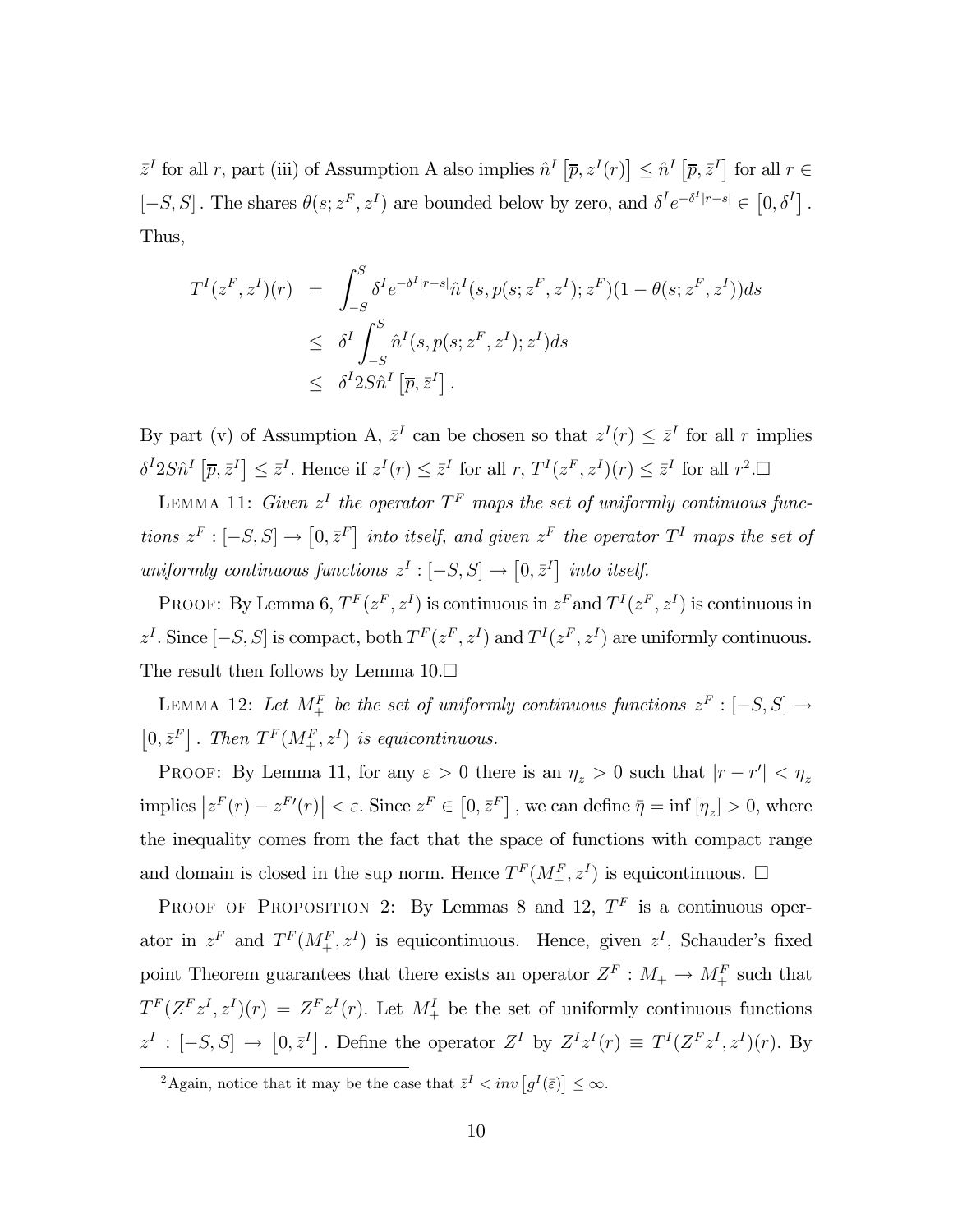Lemma 11,  $Z^I$  :  $M^I_+ \rightarrow M^I_+$ . We will use Schauder's fixed point theorem again to show that this operator has a fixed point. For this, we first need to prove that  $Z<sup>I</sup>$ is continuous in the sup norm. The operator  $Z<sup>F</sup>$  is defined as the fixed point of  $T<sup>F</sup>$ given  $z^I$ . Since by Lemma 8  $T^F$  is continuous with respect to  $z^I$ ,  $Z^F$  is continuous in the sup norm. Lemma 8 also guarantees that  $T<sup>I</sup>$  is continuous in  $z<sup>I</sup>$  and  $z<sup>F</sup>$ , which implies that  $Z<sup>I</sup>$  is continuous in the sup norm.

The proof that  $Z^I(M^I_+)$  is equicontinuous parallels the proof of Lemma 12. The key in the proof is that  $\bar{z}^I$  is not a function of  $z^F$  and so the properties of  $Z^F$  do not play a role in the argument. By Lemma 11, for any  $\varepsilon > 0$  there is an  $\eta_z >$ 0 such that  $|r - r'| < \eta_z$  implies  $|z^I(r) - z^{I'}(r)| < \varepsilon$ . Since  $z^I \in [0, \bar{z}^I]$ , we can define  $\bar{\eta} = \inf [\eta_z] > 0$ , where the inequality comes from the fact that the space of functions with compact range and domain is closed in the sup norm. Hence  $Z^I(M^F_+)$ is equicontinuous.

It follows from Schauder's fixed point theorem that there exist a function  $z^I$  such that, for all  $r \in [-S, S]$ ,  $Z^{I}z^{I}(r) = z^{I}(r)$ . This implies that there exists a pair of functions  $z^F = Z^F z^I$  and  $z^I$  such that  $T^I (Z^F z^I, z^I)(r) = z^I (r)$ , and  $T^F (Z^F z^I, z^I)(r) = z^I (z^I)$  $Z^{F}z^{I}(r)$ . Hence, there exist a pair of functions  $(z^{F}, z^{I})$  that satisfy condition (vi) in the definition of equilibrium. Proposition 1 then yields the result. $\Box$ 

## APPENDIX 3: MATLAB PROGRAM

% MainProgram.m

% This program computes numerically the model in "A Spatial Theory of Trade"

% It computes an equilibrium given a pair of initial productivity functions

% (zfini and ziini)

clear all

% Define constants

 $r = 1:1000;$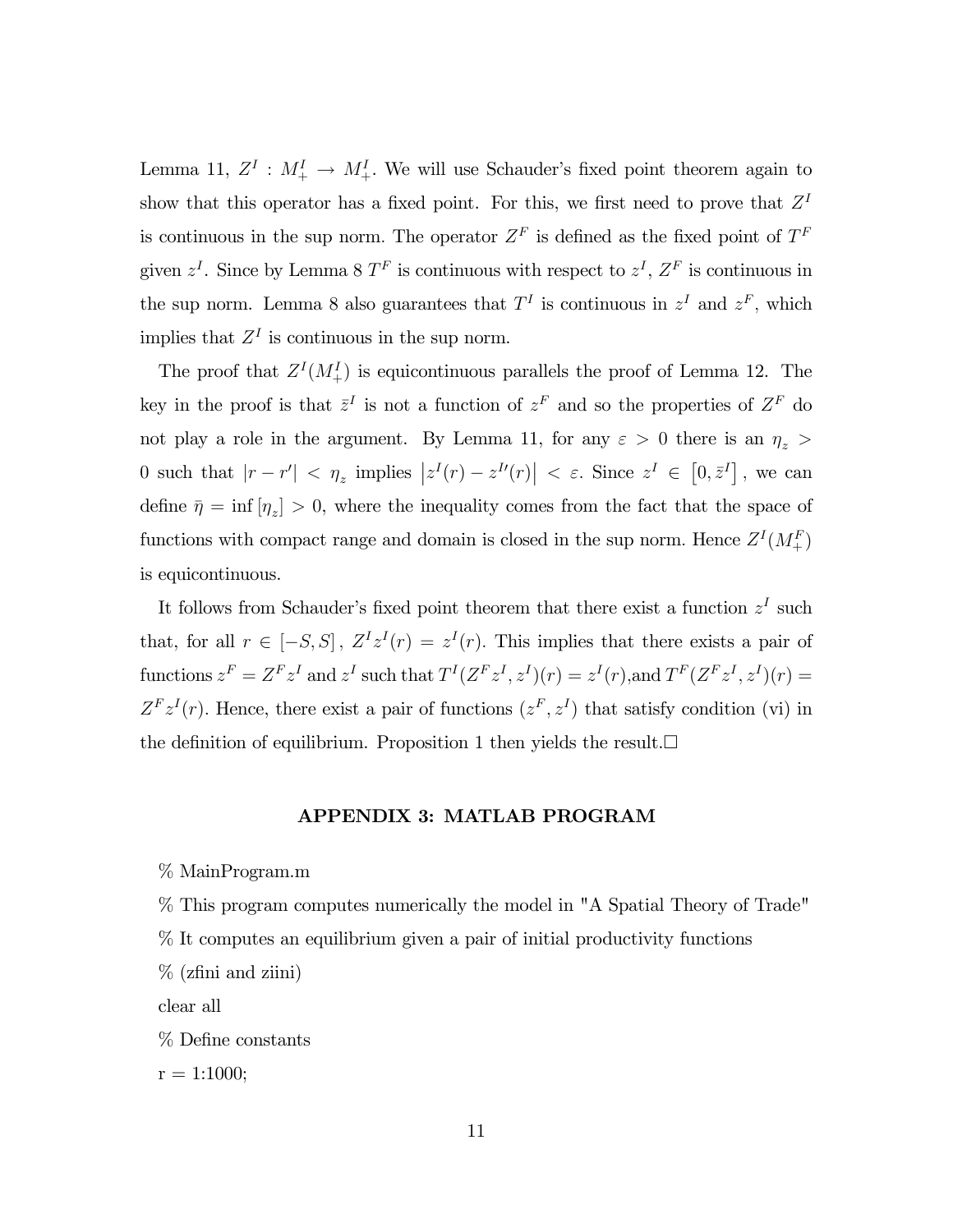$r = r./100;$  $dr = r(2)-r(1);$  $gamma = 0.09$ ;  $gamma = 0.09;$ alphaf  $= 0.8$ ;  $beta = 0.1;$ alphai  $= 0.7$ ;  $kappaf = 0.005;$  $kappai = 0.005;$  $delta = 5$ ;  $delta = 5;$  $ubar = 1;$ betau  $= 0.8$ ;  $crit = 0.001; %$  Convergence criterion % Define the productivity functions load zfini load ziini  $zf(2,:) = zfini;$  $zi(2,:) = zi$ iini; %Difference in initial iteration  $zf(1,:) = zf(2,:) + 1500*crit;$ %counter of iterations  $k=2$ ; %initial relative price  $rp(1) = 1.1; %$  (-S relative price) %productivity function iteration loop while  $\max(\text{abs}(\text{zf}(k,:)-\text{zf}(k-1,:)))\geq(\text{crit*length}(r))$ %display iteration number and convergence level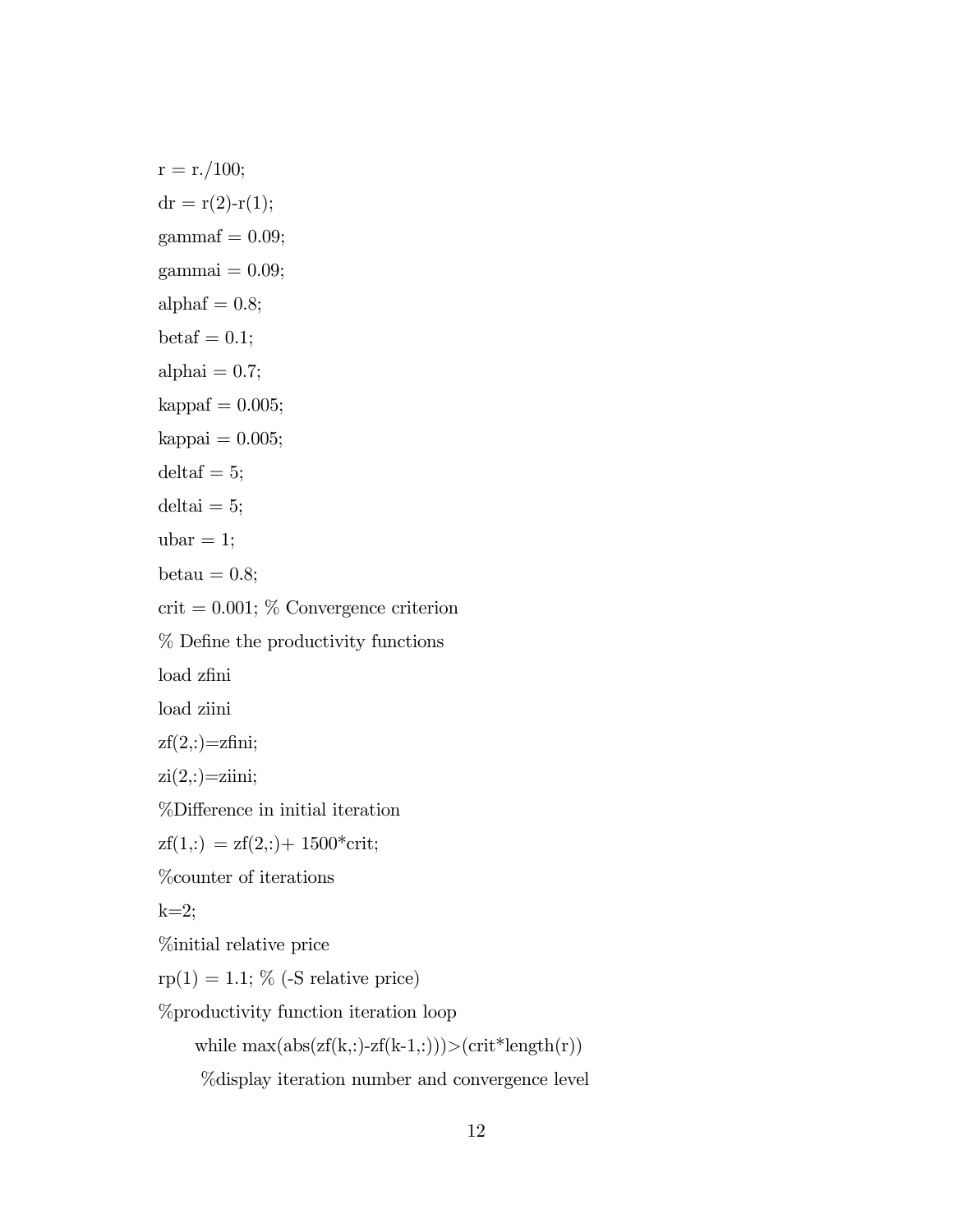$disp(k)$  $disp(max(abs(zf(k,:)-zf(k-1,:))))$ %Initialize vectors  $ni = []$ ;  $ci = []$ ;  $\text{nf} = []$ ;  $xi = []$ ;  $xf = []$ ;  $Hf = []$ ;  $\text{Hi} = []$ ; ste  $=$  crit/100; % Initial step size for relative price  $conve = crit + 1;$  $ind1 = 0;$  $ind2 = 0;$ %Calculate cf cf = ubar. $\hat{\;}$ (1/betau); %Calculate rpm=pI/PF|m  $a1 = 1$ -alphai;  $ab1 = 1$ -alphaf-betaf; rpm =  $(zf(k,:).\hat{ } (gamma/hk1))$ .\* $(zi(k,:).\hat{ } (gamma/hk1))$ .\*  $(ct.^(-alpha/hk1))$ .\*  $(cf.^(alpha/alphai/al))$ .\* (alphai.^( alphai/a1)).\*(alphaf.^(alphaf/ab1)).\*  $(\beta)$  (betaf.^(betaf/ab1)).\*(ab1/a1); rpm =  $(rpm.^(a1*ab1)/(1-alphaf+alpha*betaf))$ ; %Define initial relative price (loop)  $Hf(1) = 0;$ %Mix use indicator  $mix = 0;$  $con = 0.*r;$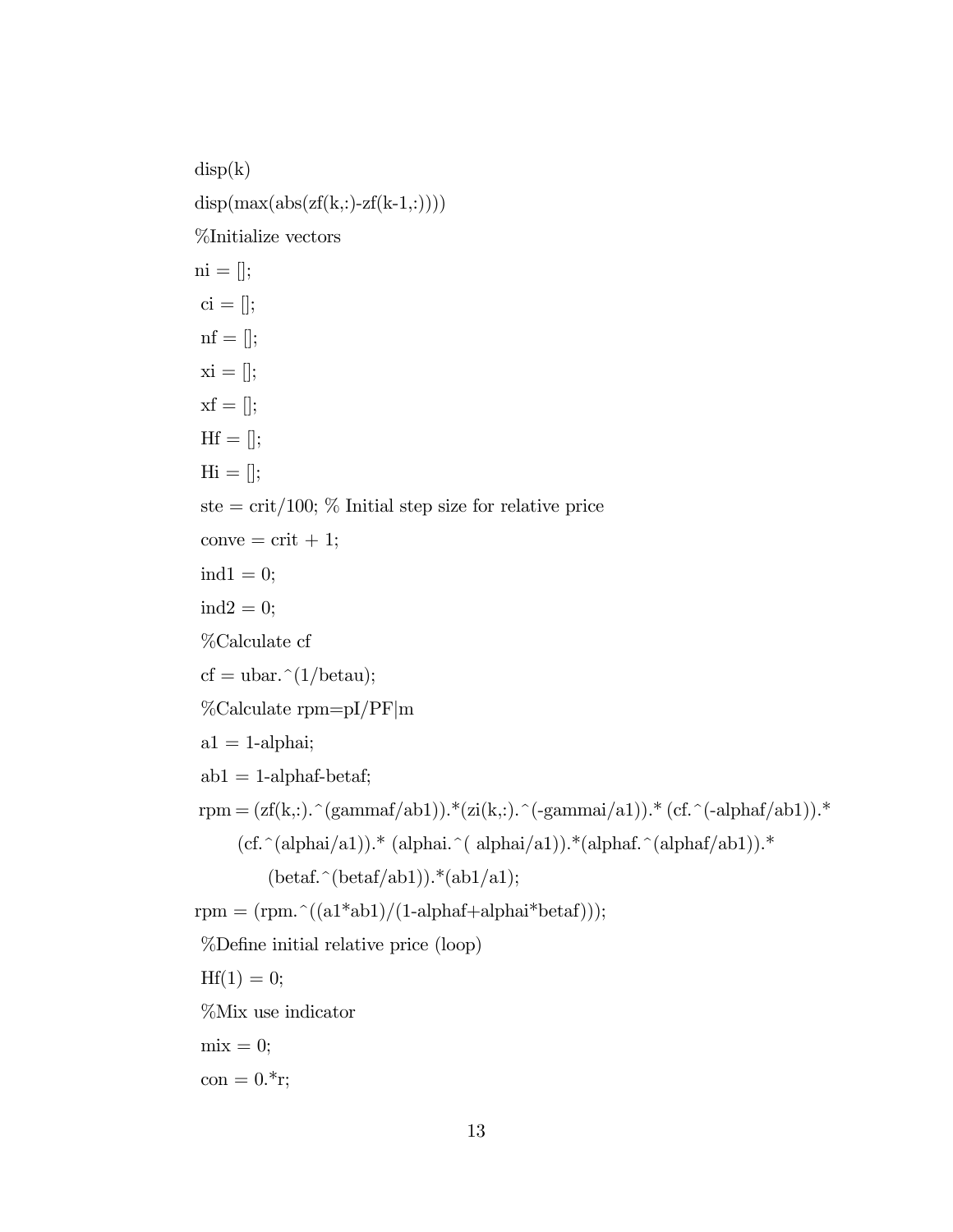%loop to find initial relative price

while abs(conve)>crit

ni=[];  $x_i = []$ ;  $nf = []$ ;  $ci=[];$  $xf=[];$ %Calculation of equilibrium given productivity levels and initial %price for  $i = 1:1000$ if  $rp(i) > rpm(i) + crit$  % Intermediate good case theta $(i) = 0$ ;  $ni(i) = (rp(i)^{(1/a1)})*(zi(k,i)^{(gamma/2ammai/a1)})*(alpha^2(1/a1))$ \* $(cf^(1/a1));$  $x_i(i) = (zi(k,i)^(gamma))*(ni(i)^(alpha));$  $Hf(i+1) = Hf(i) + (-rp(i)*xi(i)-kappa*abs(Hf(i))) * dr;$  $\text{Hi}(i+1) = -\text{Hf}(i+1)^*(1/\text{rp}(i));$  $nf(i) = 0;$  $ci(i) = 0;$  $xf(i) = 0;$ else if  $r_p(i) < r_p(i)$  - crit % Final good case

$$
P(1) < P(1) = C_1 t^{-\gamma_0} P(1) = C_2 t^{-\gamma_0} P(1) = C_1 t^{-\gamma_0} P(1) = (r p(i)^{-\gamma_0} (beta / ab1))^*(z f(k, i)^{-\gamma_0} (gamma / ab1))^*
$$
\n
$$
(alpha f^{-\gamma_0} (t - b \cdot t - a f)^* (b \cdot t - a f)^* (b \cdot t - a f)^* (b \cdot t - a f)^* (b \cdot t - a f)^* (b \cdot t - a f)^* (b \cdot t - a f)^* (b \cdot t - a f)^* (b \cdot t - a f)^* (b \cdot t - a f)^* (b \cdot t - a f)^* (b \cdot t - a f)^* (b \cdot t - a f)^* (b \cdot t - a f)^* (b \cdot t - a f)^* (b \cdot t - a f)^* (b \cdot t - a f)^* (b \cdot t - a f)^* (b \cdot t - a f)^* (b \cdot t - a f)^* (b \cdot t - a f)^* (b \cdot t - a f)^* (b \cdot t - a f)^* (b \cdot t - a f)^* (b \cdot t - a f)^* (b \cdot t - a f)^* (b \cdot t - a f)^* (b \cdot t - a f)^* (b \cdot t - a f)^* (b \cdot t - a f)^* (b \cdot t - a f)^* (b \cdot t - a f)^* (b \cdot t - a f)^* (b \cdot t - a f)^* (b \cdot t - a f)^* (b \cdot t - a f)^* (b \cdot t - a f)^* (b \cdot t - a f)^* (b \cdot t - a f)^* (b \cdot t - a f)^* (b \cdot t - a f)^* (b \cdot t - a f)^* (b \cdot t - a f)^* (b \cdot t - a f)^* (b \cdot t - a f)^* (b \cdot t - a f)^* (b \cdot t - a f)^* (b \cdot t - a f)^* (b \cdot t - a f)^* (b \cdot t - a f)^* (b \cdot t - a f)^* (b \cdot t - a f)^* (b \cdot t - a f)^* (b \cdot t - a f)^* (b \cdot t - a f)^* (b \cdot t - a f)^* (b \cdot t - a f)^* (b \cdot t - a f)^* (b \cdot t - a f)^* (b \cdot t - a f)^* (b \cdot t - a f)^* (b \cdot t - a f)^* (b \cdot t - a f)^* (b \cdot t - a f)^* (b \cdot t -
$$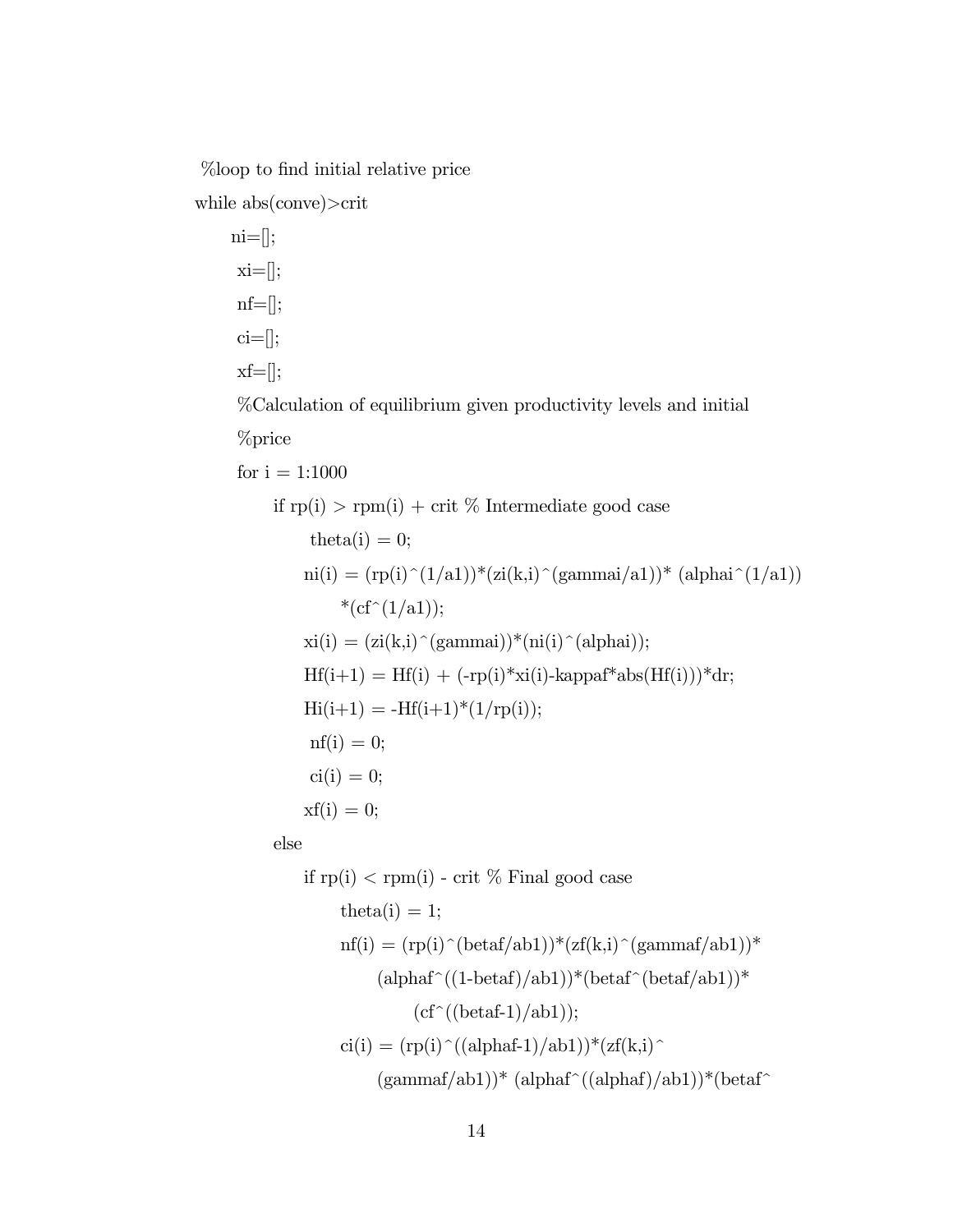((1-alphaf)/ab1))\*(cf^((-alphaf)/ab1)); xf(i) = (zf(k,i)^(gammaf))\*(nf(i)^(alphaf))\* (ci(i)^(betaf)); Hf(i+1) = Hf(i)+(rp(i)\*ci(i)-kappaf\*abs(Hf(i)))\*dr; Hi(i+1) = -Hf(i+1)\*(1/rp(i)); ni(i) = 0; xi(i) = 0; else %Mixed case ni(i) = (rp(i)^(1/a1))\*(zi(k,i)^(gammai/a1))\* (alphai^(1/a1))\*(cf^(1/a1)); xi(i) = (zi(k,i)^(gammai))\*(ni(i)^(alphai)); nf(i) = (rp(i)^(betaf/ab1))\*(zf(k,i)^ (gammaf/ab1))\*(alphaf^((1-betaf)/ab1))\* (betaf^(betaf/ab1))\*(cf^((betaf-1)/ab1)); ci(i) = (rp(i)^((alphaf-1)/ab1))\* (zf(k,i)^(gammaf/ab1))\*(alphaf^((alphaf)/ab1))\* (betaf^((1-alphaf)/ab1))\*(cf^((-alphaf)/ab1)); xf(i) =(zf(k,i)^(gammaf))\*(nf(i)^(alphaf))\* (ci(i)^(betaf)); theta(i) = (cf\*ni(i))/(xf(i)-cf\*nf(i)+cf\*ni(i)); Hf(i+1) = Hf(i)+rp(i)\*((theta(i)\*ci(i)-(1 theta(i))\*xi(i))-kappaf\*abs(Hf(i)))\*dr; Hi(i+1) = -Hf(i+1)\*(1/rp(i)); end end

if 
$$
Hf(i+1) > 0
$$
 &  $con(i) == 0$ \n
$$
rp(i+1) = rp(i) * exp((-r(2) + r(1)) * (kappa + kappa));
$$
\nelseif  $Hf(i+1) < 0$  &  $con(i) == 0$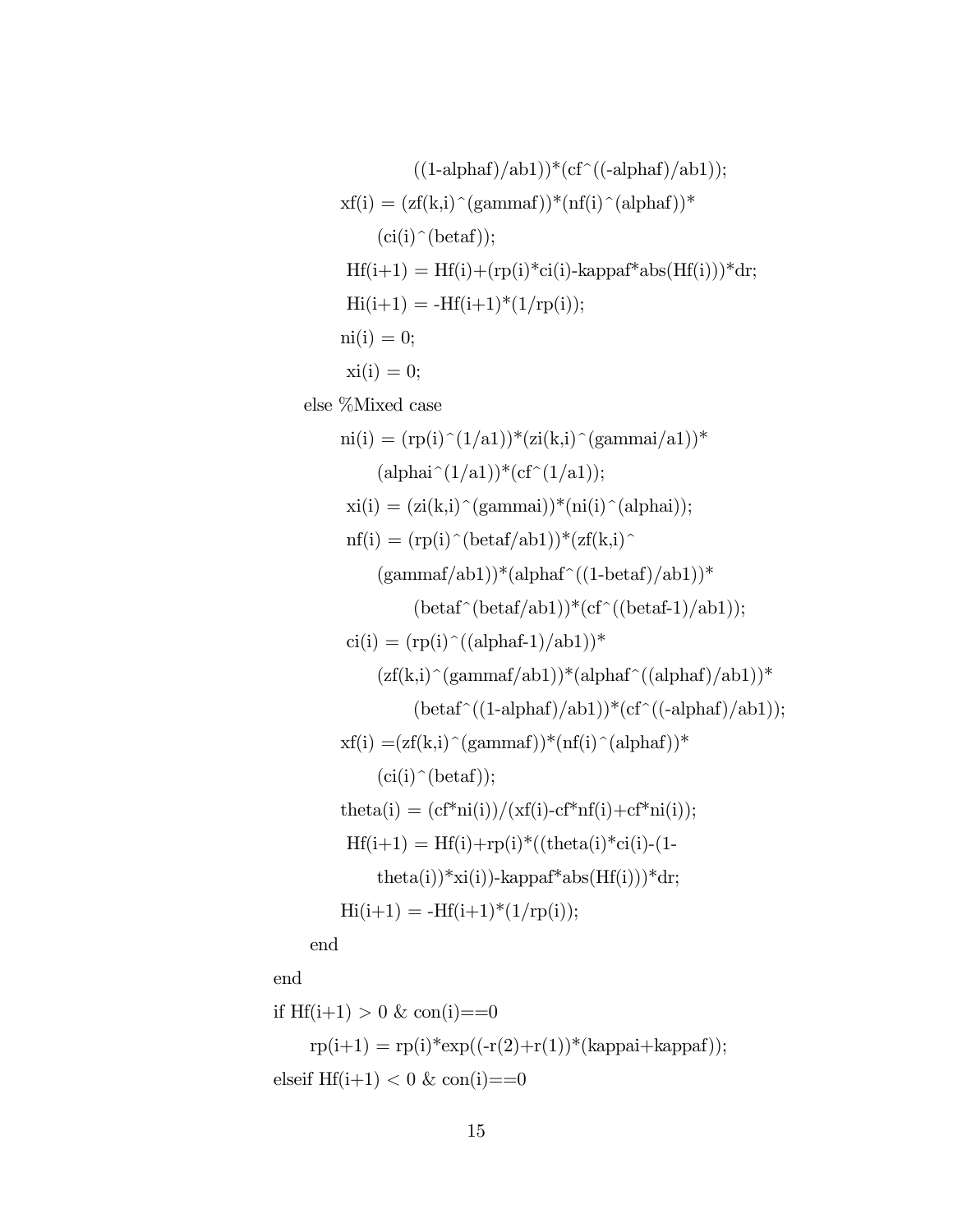```
rp(i+1) = rp(i)*exp((-r(1)+r(2))*(kappa+kappaf));elseif con(i)=1rp(i+1) = rpm(i+1);Hf(i+1) = 0;end
     if i\langlelength(r) & abs(Hf(i+1))\langlecrit & abs(rp(i)-rpm(i))\langlecrit & con(i)==0
           rp(i+1) = rpm(i+1);Hf(i+1) = 0;if mix == 1\text{rp}(i+1) = \text{rp}(i) \cdot \text{exp}((r(2)-r(1)) \cdot \text{kappa}i + \text{kappa}f)) + \text{crit};elseif mix == 2\text{rp}(i+1) = \text{rp}(i) * \exp((r(1)-r(2)) * (\text{kappa} + \text{kappa})) - \text{crit};else
                mix = 0;con(i) = 1;end
           mix = mix + 1;end
end
conve = Hf(length(r)+1);disp(conve)
% Change step size if sign changes
if conve>0
      ind1 = 1;else
      ind2 = 1;end
```

```
if ind1+ind2 == 2
```